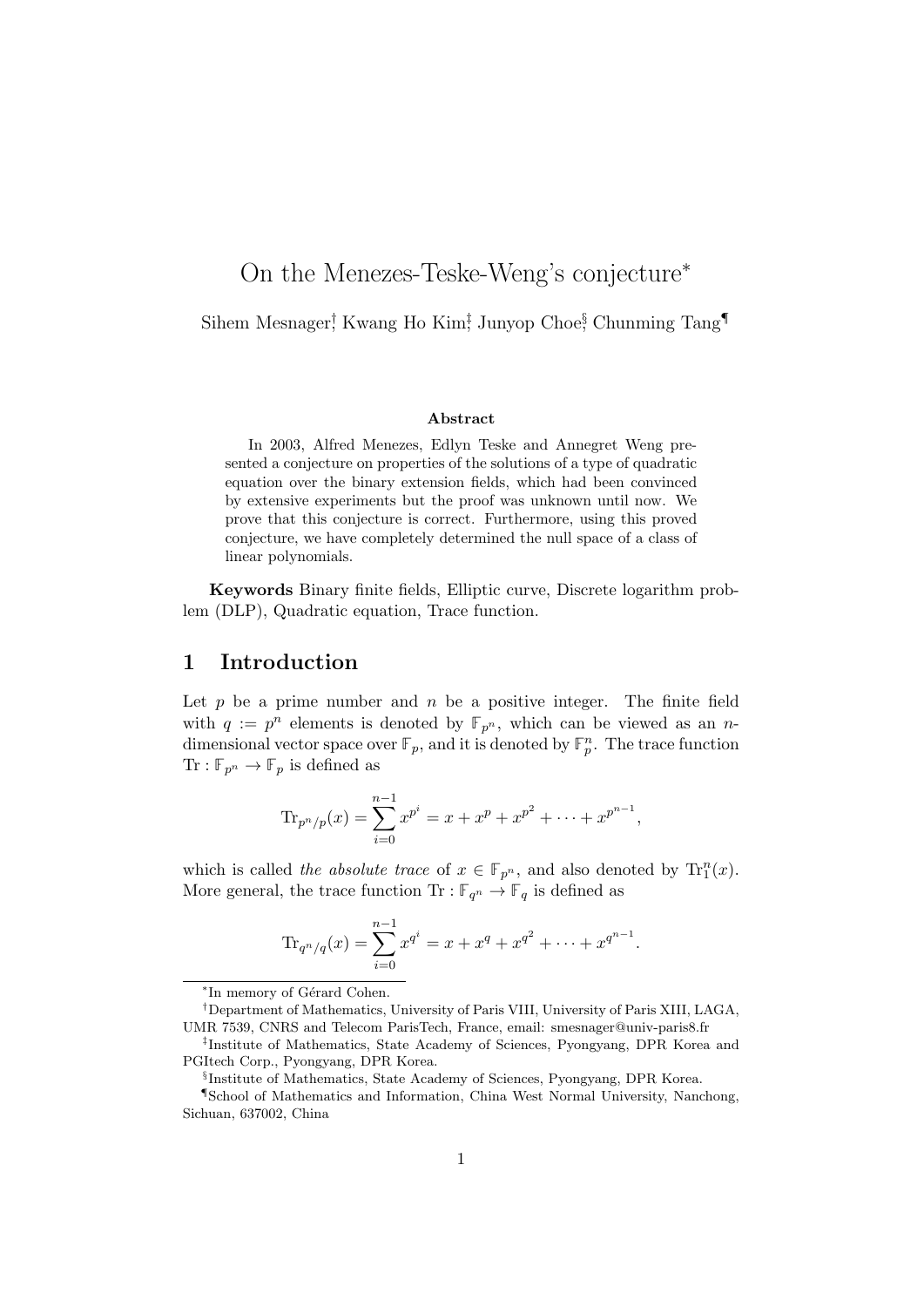Recall the transitivity property of the trace function:  $\text{Tr}_{k/m} \circ \text{Tr}_{m/n} =$  $\text{Tr}_{k/n}$  provided that  $k|m$  and  $m|n$ .

The problem of computing discrete logarithms in groups is fundamental to cryptography: it underpins the security of widespread cryptographic protocols for key exchange [\[2\]](#page-9-0), public-key encryption [\[1,](#page-9-1) [3\]](#page-9-2), and digital signatures [\[7,](#page-9-3) [4,](#page-9-4) [8\]](#page-9-5).

Let E be an elliptic curve over a finite field  $\mathbb{F}_q$ , where  $q = p^n$  and p is prime. The elliptic curve discrete logarithm problem is the following computational problem: Given points  $P, Q \in E(\mathbb{F}_q)$  to find an integer a, if it exists, such that  $Q = aP$ . This problem is the fundamental building block for elliptic curve cryptography and pairing- based cryptography, and has been a major area of research in computational number theory and cryptography for several decades.

In [\[6\]](#page-9-6), it has been considered that if for  $b \in \mathbb{F}_{2^n}^*$  there exist  $\gamma_1, \gamma_2 \in \mathbb{F}_{2^n}$ such that  $b = (\gamma_1 \gamma_2)^2$  then the Discrete Logarithm Problem (DLP) on the elliptic curve  $E: y^2 + xy = x^3 + ax^2 + b$  over  $\mathbb{F}_{2^n}$   $(n = 6l)$  with  $\text{Tr}_{2^n/2}(a) = 0$ can be reduced to the DLP in a subgroup of the divisor class group of an explicitly computable curve C over  $\mathbb{F}_{2^l}$  with greater genus. By testing an algorithm which decides whether such  $\gamma_1, \gamma_2$  exist for given  $b \in \mathbb{F}_{2^n}^*$  and then computes them if there exist, they conceived a conjecture.

<span id="page-1-0"></span>**Conjecture 1.1** *(Conjecture 15 of [\[6\]](#page-9-6))* Let  $q = 2^l (l \in \mathbb{N})$  and  $\beta \in \mathbb{F}_{q^6}^*$ . Suppose that the quadratic equation  $u^2 + (\beta^{q^4-1} + \beta^{q^2-1} + 1)u + \beta^{q^2-1} = 0$ has two solutions  $u_1, u_2$  in  $\mathbb{F}_{q^6}$ . Then  $u_1$  and  $u_2$  satisfy  $u_i^{q^2+1} + u_i + 1 = 0$ .

They have verified the conjecture with 10000 randomly chosen  $\beta \in \mathbb{F}_{q^6}^*$ respectively for  $l = 5, 6, 7, 8, 9, 10, 19, 20, 21, 34, 35, 36, 37$  [\[6\]](#page-9-6). The table below has been built by their computer experiment. As for the conjecture, following lemma was only what they could prove in [\[6\]](#page-9-6).

**Lemma 1.2** (Lemma 16 of [\[6\]](#page-9-6)) Assume  $u_1, u_2 \in \mathbb{F}_{q^6}$  are the two solutions  $\int_0^{\infty} \int_0^{u^2} e^{u^2} du + \int_0^{u^2} e^{u^2} du + \int_0^{u^2} e^{u^2} du + \int_0^{u^2} du + \int_0^{u^2} du + \int_0^{u^2} du + \int_0^{u^2} du + \int_0^{u^2} du + \int_0^{u^2} du + \int_0^{u^2} du + \int_0^{u^2} du + \int_0^{u^2} du + \int_0^{u^2} du + \int_0^{u^2} du + \int_0^{u^2} du + \int_0^{u^2} du + \int_0^{u^2} du + \int_0^{u$  $u_2^{q^2+1} + u_2 + 1 = 0.$ 

In this paper we prove that Conjecture [1.1](#page-1-0) is correct. Let  $q = 2^s$   $(s \in \mathbb{N})$ and  $\beta \in \mathbb{F}_{q^3}^*$ . In fact, we show that a more general statement holds: if equation  $u^2 + (\beta^{q^2-1} + \beta^{q-1} + 1)u + \beta^{q-1} = 0$  has a solution  $u \in \mathbb{F}_{q^3}$  then  $u^{q+1} + u + 1 = 0$ . Furthermore we consider what conditions are needed in addition to  $u^{q+1} + u + 1 = 0$  in order that the equation has a solution u in  $\mathbb{F}_{q^3}$ .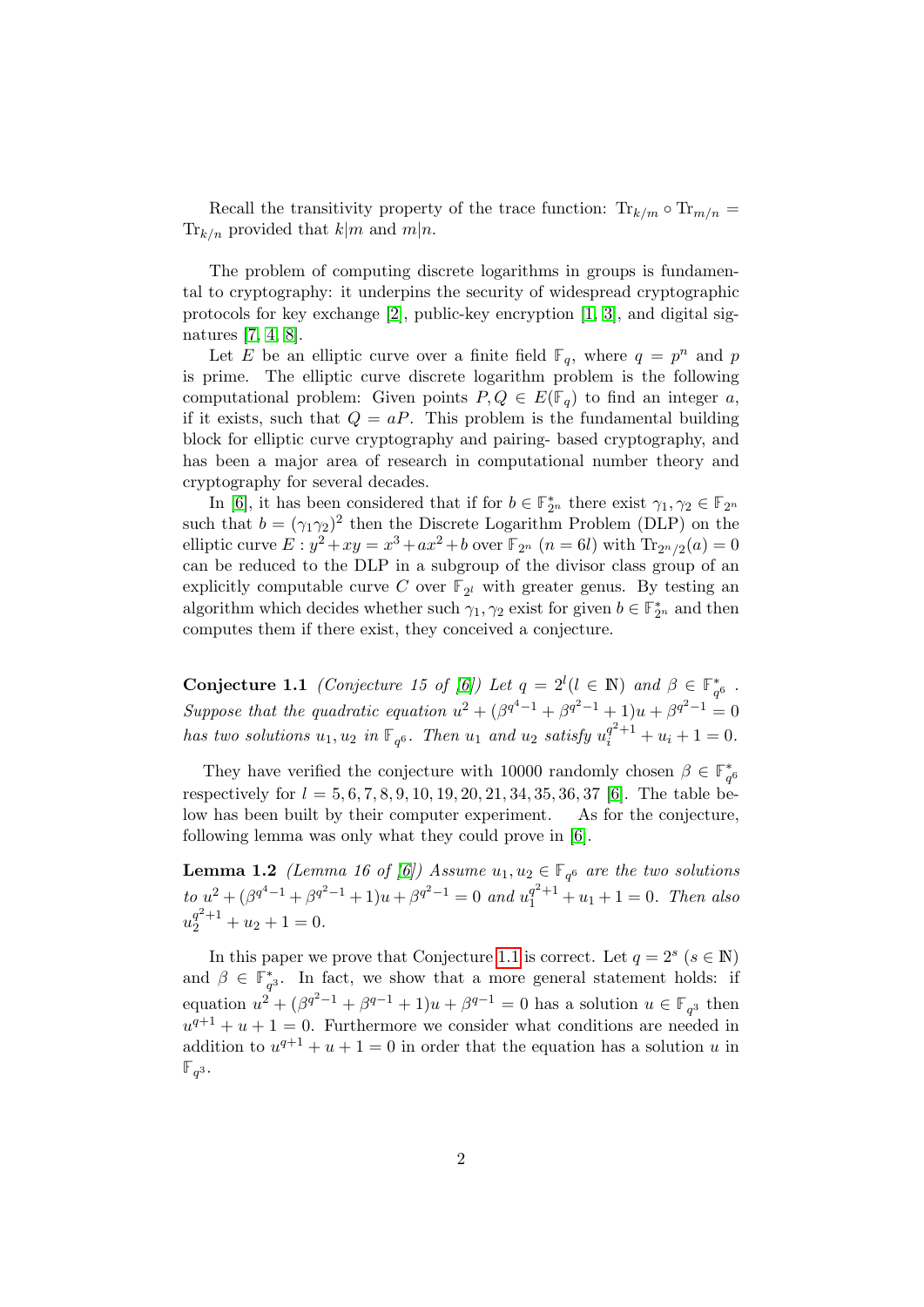Table 1: Experimental results [\[6\]](#page-9-6)

| l      | Number of equations solvable in $\mathbb{F}_{q^6}$ | Solutions satisfying $u^{q^2+1}$<br>$+u+1=0$ |
|--------|----------------------------------------------------|----------------------------------------------|
| 5      | 5088                                               | 5088                                         |
| 6      | 4985                                               | 4985                                         |
| 7      | 4924                                               | 4924                                         |
| 8      | 5018                                               | 5018                                         |
| 9      | 4955                                               | 4955                                         |
| 10     | 5013                                               | 5013                                         |
| 19     | 5028                                               | 5028                                         |
| $20\,$ | 4993                                               | 4993                                         |
| 21     | 4967                                               | 4967                                         |
| 34     | 4956                                               | 4956                                         |
| $35\,$ | 5001                                               | 5001                                         |
| 36     | 5053                                               | 5053                                         |
| 37     | 5100                                               | 5100                                         |

### 2 Proof of the conjecture of Menezes-Teske-Weng

In this section, we will prove the following result.

**Theorem 2.1** Let  $q = 2^s$   $(s \in \mathbb{N})$  and  $\beta \in \mathbb{F}_{q^3}^*$ . If

<span id="page-2-1"></span>
$$
u^{2} + (\beta^{q^{2}-1} + \beta^{q-1} + 1)u + \beta^{q-1} = 0
$$
\n(1)

for  $u \in \mathbb{F}_{q^3}$ , then

<span id="page-2-5"></span><span id="page-2-0"></span>
$$
u^{q+1} + u + 1 = 0.\t\t(2)
$$

Furthermore, under the assumption  $\text{Tr}_{q^3/q}(\beta) \neq 0$ , [\(1\)](#page-2-0) holds for  $u \in \mathbb{F}_{q^3}$  if and only if [\(2\)](#page-2-1) along with

<span id="page-2-4"></span>
$$
\beta u + \beta^q + \beta \in \mathbb{F}_q \tag{3}
$$

holds.

**Proof.** Suppose that [\(1\)](#page-2-0) holds for  $u \in \mathbb{F}_{q^3}$ . Then, since  $\beta \neq 0$ , we can see  $u \neq 0$  from [\(1\)](#page-2-0).

By exploiting the trace mapping  $\text{Tr}_{q^3/q}: \mathbb{F}_{q^3} \to \mathbb{F}_q$ , the quadratic equation [\(1\)](#page-2-0) can be rewritten as

<span id="page-2-3"></span><span id="page-2-2"></span>
$$
\beta u^2 + \text{Tr}_{q^3/q}(\beta)u + \beta^q = 0.
$$
\n(4)

For the solutions  $u_1, u_2$  to [\(4\)](#page-2-2),  $\frac{1}{u_1}$  and  $\frac{1}{u_2}$  are two solutions to

$$
\beta^q v^2 + \text{Tr}_{q^3/q}(\beta)v + \beta = 0.
$$
 (5)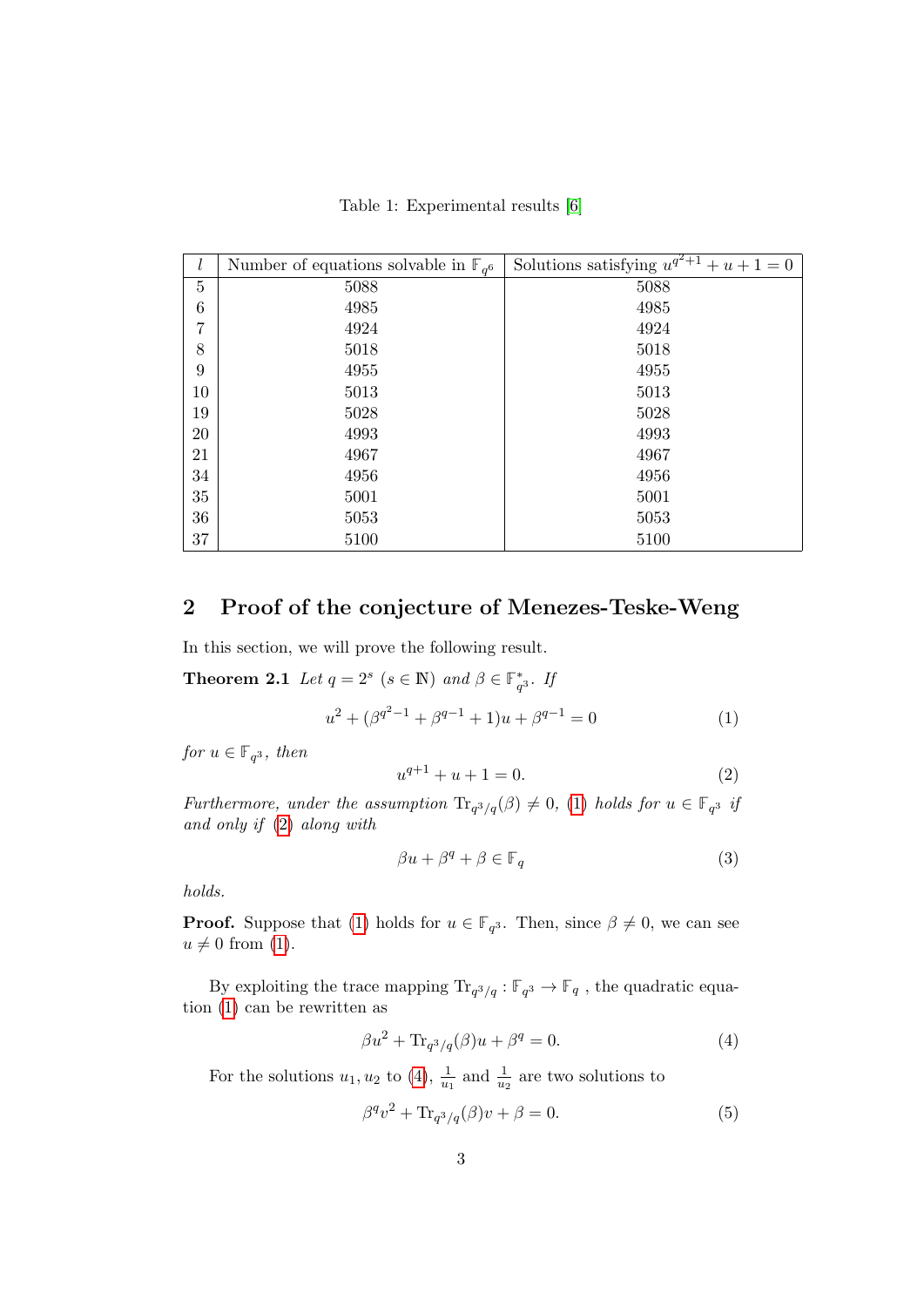Now, we will show that  $(u_1 + 1)^q$  and  $(u_2 + 1)^q$  are also solutions to [\(5\)](#page-2-3). In fact, substituting  $(u_i + 1)^q$  to the left side of [\(5\)](#page-2-3) gives

$$
\beta^{q}(u_{i} + 1)^{2q} + \text{Tr}_{q^{3}/q}(\beta)(u_{i} + 1)^{q} + \beta
$$
\n=  $(\beta u_{i}^{2} + \beta)^{q} + \text{Tr}_{q^{3}/q}(\beta)(u_{i}^{q} + 1) + \beta$   
\n=  $(\text{Tr}_{q^{3}/q}(\beta)u_{i} + \beta^{q} + \beta)^{q} + \text{Tr}_{q^{3}/q}(\beta)(u_{i}^{q} + 1) + \beta$   
\n=  $\text{Tr}_{q^{3}/q}(\beta)^{q}u_{i}^{q} + \beta^{q^{2}} + \beta^{q} + \text{Tr}_{q^{3}/q}(\beta)u_{i}^{q} + \text{Tr}_{q^{3}/q}(\beta) + \beta$   
\n=  $\text{Tr}_{q^{3}/q}(\beta)u_{i}^{q} + \beta^{q^{2}} + \beta^{q} + \text{Tr}_{q^{3}/q}(\beta)u_{i}^{q} + \text{Tr}_{q^{3}/q}(\beta) + \beta$   
\n=  $\beta^{q^{2}} + \beta^{q} + \text{Tr}_{q^{3}/q}(\beta) + \beta = 0$ ,

where the first and third equalities was derived using properties of finite fields and the second equality using the fact that  $u_i$  is a solution to [\(4\)](#page-2-2) and the fourth and sixth equalities using the definition of the trace mapping.

Hence, there are two possibilities.

Case 1: 
$$
(u_1 + 1)^q = \frac{1}{u_1}, (u_2 + 1)^q = \frac{1}{u_2}
$$

In this case, [\(2\)](#page-2-1) holds evidently.

Case 2:  $(u_1 + 1)^q = \frac{1}{u_1}$  $\frac{1}{u_2}$ ,  $(u_2 + 1)^q = \frac{1}{u_1}$  $u_1$ 

Substituting the first equality to the second equality,  $\left(\frac{1}{(u_1+1)^q} + 1\right)^q = \frac{1}{u}$  $\overline{u_1}$ is obtained. From this equality and properties of finite fields,  $(u_1 + 1)^{q^2+1} =$  $u_1$  or equivalently

<span id="page-3-0"></span>
$$
u_1^{q^2+1} + u_1^{q^2} + 1 = 0 \tag{6}
$$

is followed.

Powering  $q - th$  to the both sides of [\(6\)](#page-3-0), we get  $u_1^{q^3+q} + u_1^{q^3} + 1 = 0$ . Since  $u_1^{q^3} = u_1$  from  $u_1 \in \mathbb{F}_{q^3}$ , it follows that  $u_1^{q+1} + u_1 + 1 = 0$ . Similarly  $u_2^{q+1} + u_2 + 1 = 0$ . Therefore [\(2\)](#page-2-1) holds in Case 2.

On the other hand, from  $u_1^{q+1} + u_1 + 1 = 0$  and the first condition of Case 2, we can get  $u_2 = \frac{1}{u^q}$  $\frac{1}{u_1^q+1}=\frac{u_1}{u_1^{q+1}}$  $\frac{u_1}{u_1^{q+1}+u_1} = u_1$ . Hence  $u_1$  and  $u_2$  equal  $\beta^{\frac{q-1}{2}}$  by the well known property of solutions of quadratic equations and  $Tr_{q^3|q}(\beta) = 0$ is followed from [\(1\)](#page-2-0).

In other words, Case 2 represents  $Tr_{q^3|q}(\beta) = 0$ .

Next, we will prove [\(3\)](#page-2-4) under the condition  $Tr_{q^3|q}(\beta) \neq 0$ .

For a solution u to [\(1\)](#page-2-0), setting  $u = \frac{Tr_{q^3|q}}{q}$  $\frac{q^{3}|q}{\beta}v$  for some  $v \in F_q$ , from [\(4\)](#page-2-2) and [\(2\)](#page-2-1), we get  $v^2 + v = \frac{\beta^{q+1}}{Tr}$  $\frac{\beta^{q+1}}{Tr_{q^3|q}(\beta)^2}$  and  $v^{q+1} + \frac{\beta^q}{Tr_{q^3|q}}$  $\frac{\beta^q}{Tr_{q^3|q}(\beta)}v=\frac{\beta^{q+1}}{Tr(\beta^2)}$  $\frac{\beta^{q+1}}{Tr(\beta^2)}$  respectively.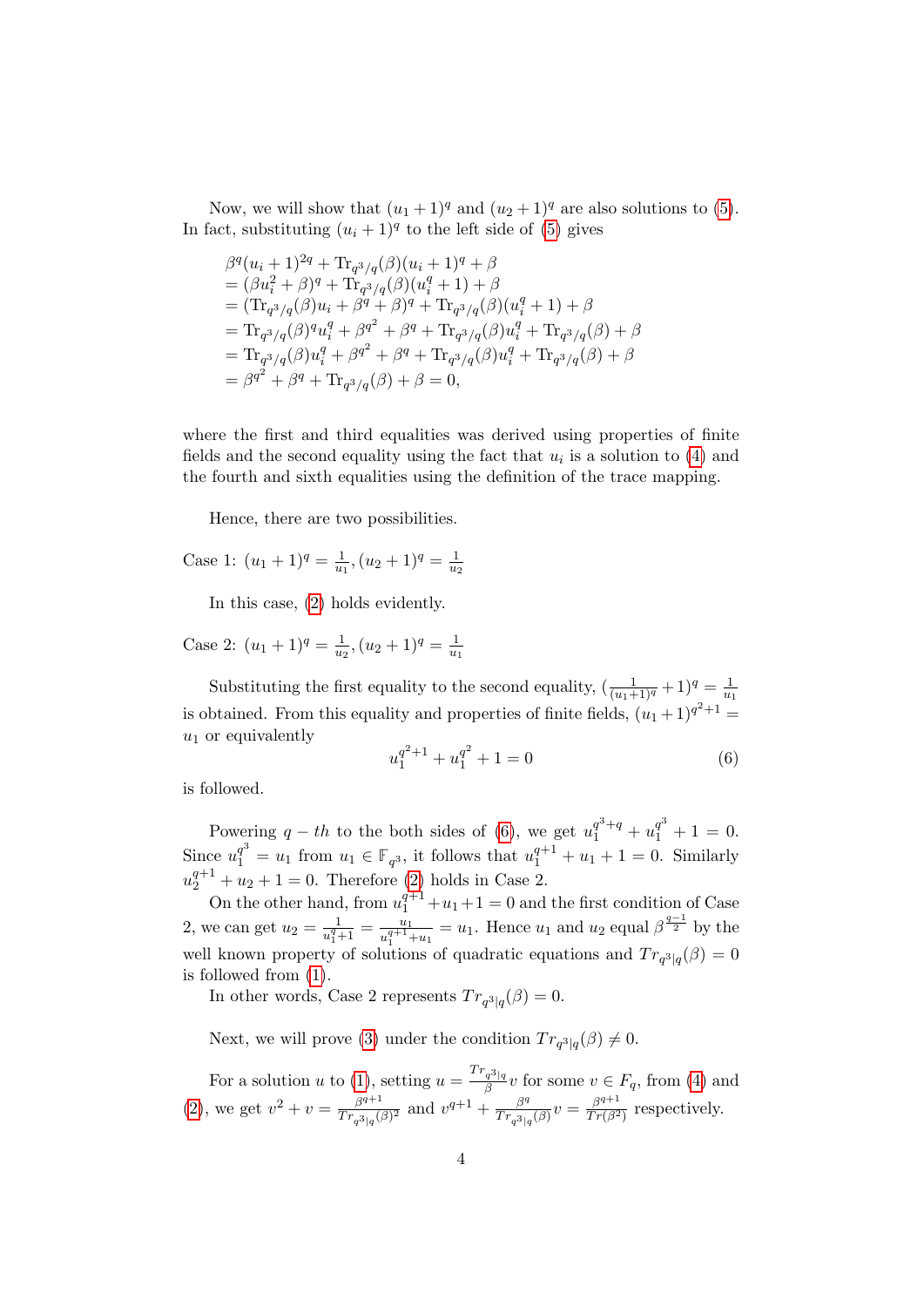So,  $v^2 + v = v^{q+1} + \frac{\beta^q}{Tr}v^q$  $\frac{\beta^q}{Tr_{q^3|q}(\beta)}v$ , i.e.,  $v^q+v+(1+\frac{\beta^q}{Tr_{q^3|q}(\beta)}$  $\frac{\beta^q}{Tr_{q^3|q}(\beta)}$  = 0 since  $u, v \neq 0$ . Therefore,  $\left(\frac{\beta}{Tr_{q^3|q}(\beta)}u\right)^q + \left(\frac{\beta}{Tr_{q^3|q}(\beta)}u\right) + \left(\frac{\beta^{q^2}+\beta}{Tr_{q^3|q}(\beta)}u\right)^q$  $\frac{\beta^{4} + \beta}{Tr_{q^{3}|q}(\beta)}$  = 0, i.e.  $(\beta u)^q + (\beta u) = \beta + {\beta^q}^2$  $(7)$ 

By substitution, it is easily checked that  $u_0 = \beta^{q-1} + 1$  is a solution to [\(7\)](#page-4-0). From the well known property of linearized polynomial ([\[5\]](#page-9-7)), the set of all solutions to [\(7\)](#page-4-0) are  $u_0 + \frac{1}{\beta}$  $\frac{1}{\beta}\mathbb{F}_q$ . In other words, if u is a solution to  $u^2 + (\beta^{q^2-1} + \beta^{q-1} + 1)u + \beta^{q-1} = 0$  then  $\beta u + \beta u_0 = \beta u + \beta^q + \beta \in \mathbb{F}_q$ .

<span id="page-4-1"></span>Conversely, suppose that  $\beta u + \beta^q + \beta \in \mathbb{F}_q$  and  $u^{q+1} + u + 1 = 0$ . Then from  $\beta u + \beta^q + \beta \in \mathbb{F}_q$ ,  $(\beta u + \beta^q + \beta)^q = \beta u + \beta^q + \beta$  and so  $(\beta u)^q + \beta u + (\beta^{q^2} + \beta) = 0$ , i.e.,

<span id="page-4-0"></span>
$$
u^{q} + \frac{u}{\beta^{q-1}} + \left(\frac{Tr_{q^{3}|q}(\beta)}{\beta^{q}} + 1\right) = 0.
$$
 (8)

Substituting  $u^q = \frac{u+1}{u}$  which is obtained from  $u^{q+1} + u + 1 = 0$  to [\(8\)](#page-4-1), we get  $\frac{1}{u} + \frac{u}{\beta^{q-1}} + \frac{Tr_{q^3|q}(\beta)}{\beta^q} = 0$  i.e.  $u^2 + (\beta^{q^2-1} + \beta^{q-1} + 1)u + \beta^{q-1} = 0$ .

Corollary 2.2 The Menezes-Teske-Weng Conjecture is correct.

**Proof.** Letting  $s = 2l$  and  $q' = 2^l$  in the setting of Theorem [2.1](#page-2-5) gives the corollary.  $\square$ 

Theorem [2.1](#page-2-5) presents a necessary and sufficient condition for the quadratic equation [\(1\)](#page-2-0) to have two solutions in  $\mathbb{F}_{q^3}$ . On the other hand, a classical result in the theory of finite fields says that the quadratic equation [\(1\)](#page-2-0) has two solutions in  $\mathbb{F}_{q^3}$  if and only if  $Tr_{q^3|2}(\frac{\beta^{q+1}}{Tr_{q^3|1}})$  $\frac{\beta^{q+1}}{Tr_{q^3|q}(\beta)^2}$  = 0 [\[5\]](#page-9-7).

In the remainder of this section, we show that really the two conditions  $u^{q+1} + u + 1 = 0$  and  $\beta u + \beta^q + \beta \in \mathbb{F}_q$  can be merged to one condition  $Tr_{q^3|2}(\frac{\beta^{q+1}}{Tr_{\beta+1}})$  $\frac{\beta^{q+1}}{Tr_{q^3|q}(\beta)^2}$  = 0.

In fact, assume that  $u^{q+1} + u + 1 = 0$  and  $\beta u + \beta^q + \beta \in \mathbb{F}_q$ . Let  $\alpha =$  $\beta u + \beta^q + \beta \in \mathbb{F}_q$ . Then  $u = \beta^{q-1} + 1 + \frac{\alpha}{\beta}$  and substituting it to  $u^{q+1} + u + 1 = 0$ , we get  $(\beta^{q-1} + 1 + \frac{\alpha}{\beta})^{q+1} + \beta^{q-1} + \frac{\alpha}{\beta} = 0$ , i.e.  $(\beta^q + \beta + \alpha)^{q+1} + \beta^{2q} + \alpha\beta^q = 0$ . Since  $\alpha \in \mathbb{F}_q$ , we obtain  $(\beta^{q^2} + \beta^q + \alpha)(\beta^q + \beta + \alpha) + \beta^{2q} + \alpha\beta^q = 0$ or  $\alpha^2 + Tr_{q^3|q}(\beta)\alpha + Tr(\beta^{q+1}) = 0$ . Dividing the both sides of the obtained expression by  $Tr_{q^3|q}(\beta)^2$  gives  $(\frac{\alpha}{Tr_{q^3|q}(\beta)})^2 + \frac{\alpha}{Tr_{q^3|q}(\beta)}$  $\frac{\alpha}{Tr_{q^3|q}(\beta)} = \frac{Tr(\beta^{q+1})}{Tr_{q^3|q}(\beta)^2}$  $\frac{Tr(\beta^{q+1})}{Tr_{q^3|q}(\beta)^2}.$ So,  $Tr_{q|2}(\frac{Tr_{q^3|q}(\beta^{q+1})}{Tr_{q^3}(\beta)^2}$  $\frac{r_{q^{3}|q}(\beta^{1+-})}{(Tr_{q^{3}|q}(\beta)^2)} = Tr_{q|2}((\frac{\alpha}{Tr_{q^{3}|q}(\beta)})^2 + \frac{\alpha}{Tr_{q^{3}|q}(\beta)}$  $\frac{\alpha}{Tr_{q^3|q}(\beta)}$  =  $Tr_{q|2}((\frac{\alpha}{Tr_{q^3|q}(\beta)})^2)$  +  $Tr_{q|2}(\frac{\alpha}{Tr_{31}})$  $\frac{\alpha}{Tr_{q^3|q}(\beta)}$ ) = 0. From the transitivity of trace function,  $Tr_{q^3|2}(\frac{\beta^{q+1}}{Tr_{q^3|q}(\beta)})$  $\frac{\beta^{q+1}}{Tr_{q^3|q}(\beta)^2}$  =  $Tr_{q|2}(Tr_{q^3|q}(\frac{\beta^{q+1}}{Tr_{-3+1})})$  $\frac{\beta^{q+1}}{Tr_{q^3|q}(\beta)^2})$  =  $Tr_{q|2}(\frac{Tr_{q^3|q}(\beta^{q+1})}{Tr_{q^3|q}(\beta)^2})$  $\frac{T_{q^3|q}(\beta)}{Tr_{q^3|q}(\beta)^2}$  = 0.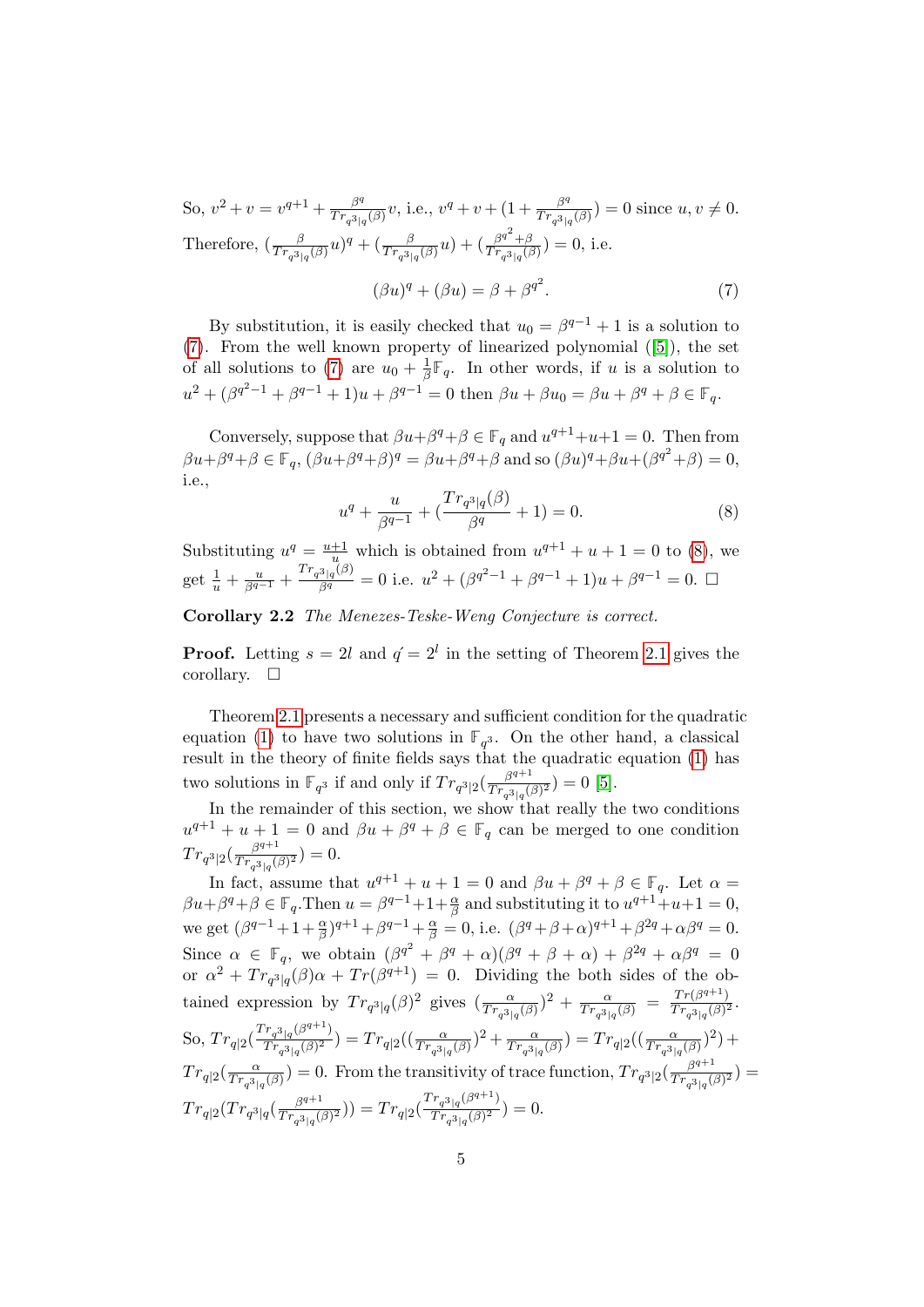Conversely, if  $Tr_{q^3|2}(\frac{\beta^{q+1}}{Tr_{q^3|1}})$  $\frac{\beta^{q+1}}{Tr_{q^3|q}(\beta)^2}$  = 0 or equivalently  $Tr_{q|2}(\frac{Tr_{q^3|q}(\beta^{q+1})}{Tr_{q^3|q}(\beta)^2})$  $\frac{T_{q^3|q}^{Q}}{Tr_{q^3|q}(\beta)^2}$ ) = 0, then the equation (on  $\alpha$ )  $\alpha^2 + Tr_{q^3|q}(\beta)\alpha + Tr_{q^3|q}(\beta^{q+1}) = 0$  has two solutions  $\alpha_1, \alpha_2$  in  $\mathbb{F}_q$ . Then  $u_i = \beta^{q-1} + 1 + \frac{\alpha_i}{\beta} (i = 1, 2)$  are the solutions to  $u^2 + (\beta^{q^2-1} + \beta^{q-1} + 1)u + \beta^{q-1} = 0$  and from theorem [2.1](#page-2-5) we get  $u^{q+1} + u + 1 = 0$  and  $\beta u + \beta^q + \beta \in \mathbb{F}_q$ .

## 3 An application of the Menezes-Teske-Weng's Conjecture to linear polynomials

In this section, we shall study a class of linear polynomials, which are related to the equation  $u^2 + (\beta^{q^2-1} + \beta^{q-1} + 1)u + \beta^{q-1} = 0$  discussed in the previous section.

For  $u \in \mathbb{F}_{q^3}$ , we define a linear polynomial with variable  $\beta$  as

<span id="page-5-1"></span><span id="page-5-0"></span>
$$
L_u(\beta) := u\beta^{q^2} + (u+1)\beta^q + (u^2 + u)\beta.
$$
 (9)

To study the above linear polynomials, we begin with some lemmas on finite fields.

**Lemma 3.1** Let u be an element in the algebraic closure of  $\mathbb{F}_q$  with  $u^{q+1}$  +  $u+1=0$ . Then,

(i)  $u^{q^2+q+1} = 1$  and  $u \in \mathbb{F}_{q^3}$ ; (ii)  $u^{q^2} = \frac{u^q+1}{u^q} = \frac{1}{u+1}$ ; (iii) there exists  $\beta \in \mathbb{F}_{q^3}$  such that  $\beta^{q-1} = u^2$ .

**Proof:** (i) Let  $u^{q+1} + u + 1 = 0$ . Then,

$$
u^{q^2+q+1} = uu^{(q+1)q}
$$

$$
= u(u+1)^q
$$

$$
= u^{q+1} + u
$$

$$
= 1.
$$

Thus,  $u^{q^3-1} = u^{(q-1)(q^2+q+1)} = 1$  and  $u^{q^3} = u$ . One gets that  $u \in \mathbb{F}_{q^3}$ . (ii) One has

$$
u^{q^2} = \frac{u^{q^2+q}}{u^q}
$$

$$
= \frac{u^{(q+1)q}}{u^q}.
$$

From  $u^{q+1} + u + 1 = 0$ ,  $u^{q^2} = \frac{u^q + 1}{u^q}$ . Thus,  $u^{q^2} = \frac{u^{q+1} + u}{u^{q+1}} = \frac{1}{u+1}$ .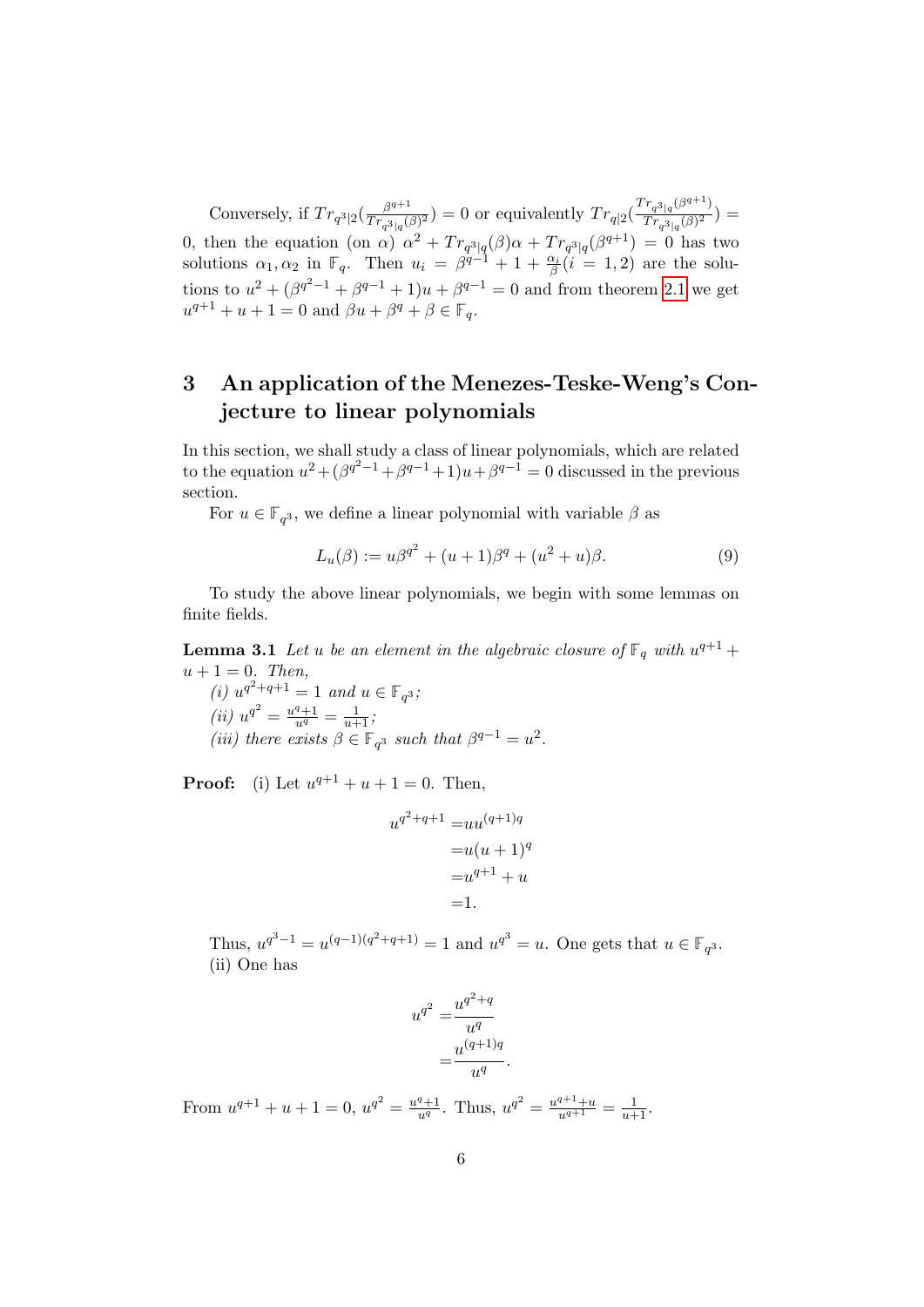(iii) Since  $u^{q^2+q+1} = 1$ , there exists  $\alpha \in \mathbb{F}_{q^3}$  such that  $u = \alpha^{q-1}$ . Thus, one can choose  $\beta = \alpha^2$ .

$$
\Box
$$

;

#### <span id="page-6-0"></span>**Lemma 3.2** *Let*  $q = 2^s$ *.*

(i) If  $s \equiv 0$  or 2 (mod 3), then there is no  $u \in \mathbb{F}_{q^3}$  such that  $\begin{cases} u^{q+1} + u + 1 = 0 \\ u^{3} + u + 1 = 0 \end{cases}$  $u^3 + u + 1 = 0$ (ii) If  $s \equiv 1 \pmod{3}$  and  $u^3 + u + 1 = 0$ , then  $u \in \mathbb{F}_{q^3}$  and  $u^{q+1} + u + 1 = 0$ . Moreover,  $u^2$  and  $u + 1$  are linearly independent over  $\mathbb{F}_q$ .

**Proof:** (i) Assume that there exists  $u \in \mathbb{F}_{q^3}$  such that  $\begin{cases} u^{q+1} + u + 1 = 0 \\ u^{q+1} + u + 1 = 0 \end{cases}$  $u^3 + u + 1 = 0$ 

One has  $u^{q+1} = u^3$  and  $u^q = u^2$ . From  $u^3 + u + 1 = 0$ ,  $u \in \mathbb{F}_{2^3}$  and  $u^{2^3} = u$ . If  $s = 3k$ , then  $u^2 = u^q = u^{2^{3k}} = u$ . Thus,  $u = 1$ , which contradicts with  $u^3 + u + 1 = 0.$ 

If  $s = 3k+2$ , then  $u^2 = u^q = u^{2^{3k+2}} = u^4$ . Thus,  $u = 1$ , which contradicts with  $u^3 + u + 1 = 0$ .

(ii) Let  $s \equiv 1 \pmod{3}$  and  $u^3 + u + 1 = 0$ . Thus,  $u \in \mathbb{F}_{2^3} \subseteq \mathbb{F}_{q^3}$  and  $u^{2^3} = u$ . Write  $s = 3k + 1$ . Then,  $u^{q+1} = uu^{2^{3k+1}} = u^3 = u + 1$  and  $u^{q+1} + u + 1 = 0.$ 

Assume that  $u^2$  and  $u + 1$  are linearly dependent over  $\mathbb{F}_q$ . One obtains that  $\frac{u+1}{u^2} \in \mathbb{F}_q$ . By  $u^3 + u + 1 = 0$ ,  $u \in \mathbb{F}_q \cap \mathbb{F}_{2^3}$  and  $u^q = u^{2^3} = u$ . Let  $s = 3k + 1$ . One has  $u = u^q = u^{2^{3k+1}} = u^2$  and  $u = 1$ , which contradicts with  $u^3 + u + 1 = 0$ .

 $\Box$ 

<span id="page-6-1"></span>**Lemma 3.3** Let  $q = 2^s$  and  $u \in \mathbb{F}_{q^3}$  with  $u^{q+1} + u + 1 = 0$ . Let  $\beta_1 = u^q$  and  $\beta_2 \in \mathbb{F}_{q^3}$  with  $\beta_2^{q-1} = u^2$ . Then,  $\beta_1$  and  $\beta_2$  are linearly independent over  $\mathbb{F}_q$ , if and only if,  $s \equiv 0$  or 2 (mod 3), or,  $s \equiv 1 \pmod{3}$  and  $u^3 + u + 1 \neq 0$ .

**Proof:** From Part (iii) of Lemma [3.1,](#page-5-0) there exists  $\beta_2 \in \mathbb{F}_{q^3}$  with  $\beta_2^{q-1} = u^2$ . The statement of this lemma is equivalent to the following claim:

 $β_1$  and  $β_2$  are linearly dependent over  $\mathbb{F}_q$ , if and only if,  $s \equiv 1 \pmod{3}$ and  $u^3 + u + 1 = 0$ .

Suppose that  $\beta_1$  and  $\beta_2$  are linearly dependent over **F**<sub>q</sub>. Then, there exists  $a \in \mathbb{F}_q^*$  such that  $\beta_2 = a\beta_1$ . Thus,

$$
u2 = \beta2q-1
$$
  
=
$$
(auq)q-1
$$
  
=
$$
uq2-q
$$
.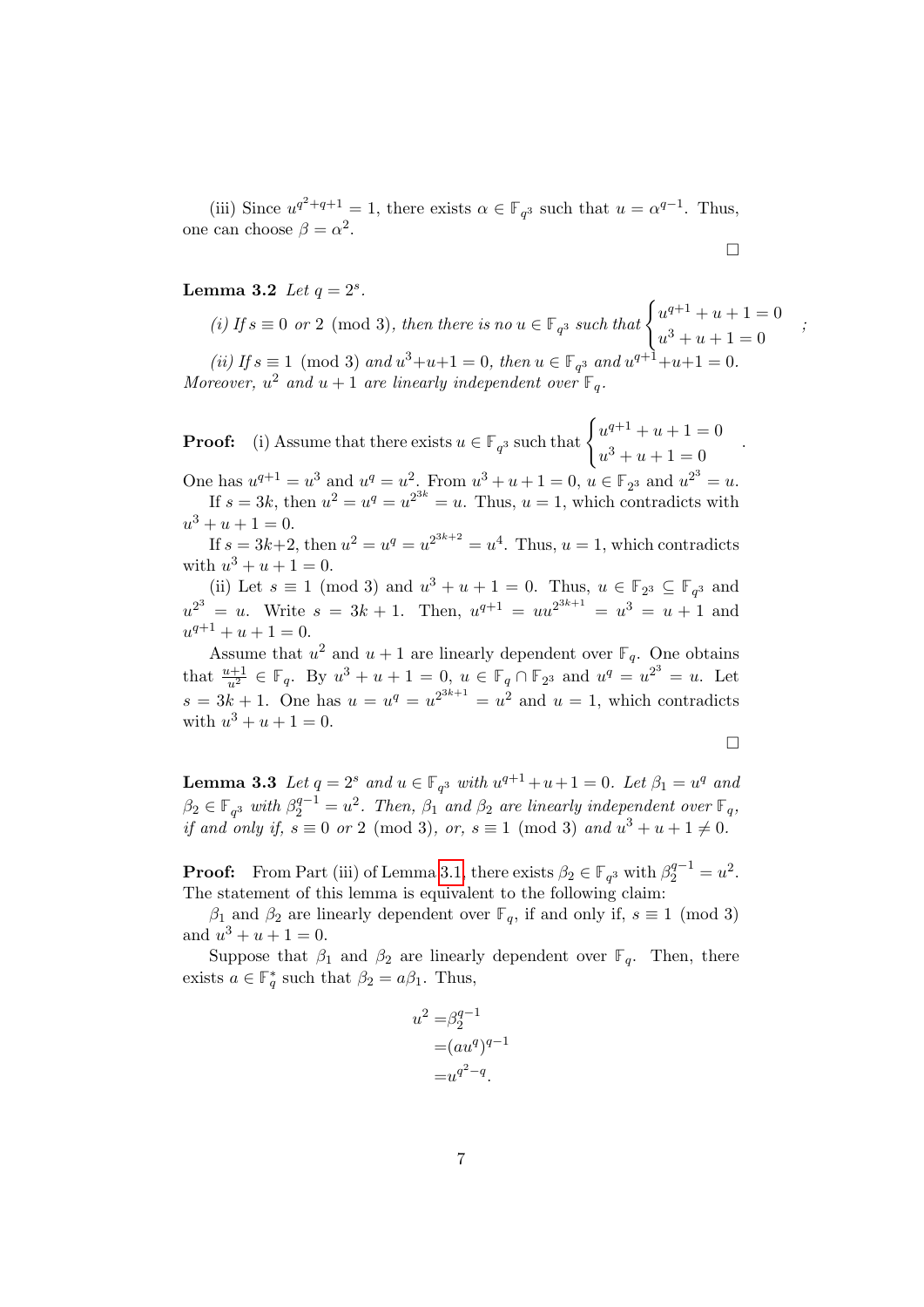By Part (ii) of Lemma [3.1,](#page-5-0) one obtains  $u^2 = \frac{u^q+1}{u^{2q}}$  and  $u^{2q+2} = u^q+1$ . Thus,  $u^q + 1 = u^2 + 1$  from  $u^{q+1} + u + 1 = 0$ . One gets  $u^q = u^2$  and  $u^3 + u + 1 = 0$ . Note that  $u \in \mathbb{F}_{q^3} \cap \mathbb{F}_{2^3}$ . So  $u^{2^3} = 1$ . Write  $s = 3k + r$  with  $r \in \{0, 1, 2\}$ . Then,  $u^q = u^{2^{3k} \cdot 2^r} = u^{2^r}$ . Assume that  $r = 0$  or 2. One gets  $u = 1$ , which contradicts with  $u^3 + u + 1 = 0$ . Hense,  $s = 3k + 1$ .

Conversely, suppose that  $s \equiv 1 \pmod{3}$  and  $u^3 + u + 1 = 0$ . By Lemma [3.2,](#page-6-0)  $u^{q+1} + u + 1 = 0$ . Thus,  $u^q = u^2$  and  $\beta_1^{q-1} = u^2$ . So  $\left(\frac{\beta_2}{\beta_1}\right)$  $\overline{\beta_1}$  $\big)^{q-1} = 1.$  Thus,  $\beta_2 = a\beta_1$  with  $a \in \mathbb{F}_q^*$ . It completes the proof.

<span id="page-7-0"></span>**Theorem 3.4** Let  $q = 2^s$ ,  $u \in \mathbb{F}_{q^3}$  and  $L_u(\beta)$  be the linear polynomial defined as in Equation [\(9\)](#page-5-1). More precisely, we have

(i) if  $u^{q+1} + u + 1 \neq 0$ , then  $L_u(\beta)$  is a linear permutation polynomial; (*ii*) if  $u^{q+1} + u + 1 = 0$ , then  $\dim_{\mathbb{F}_q}(\mathbf{Ker}(L_u)) = 2$ ;

(iii) if  $s \equiv 0$  or 2 (mod 3) and  $u^{q+1} + u + 1 = 0$ , or,  $s \equiv 1 \pmod{3}$ and  $\begin{cases} u^{q+1} + u + 1 = 0 \end{cases}$ 

 $u^3 + u + 1 \neq 0$ , then  $\text{Ker}(L_u) = \{x\beta_1 + y\beta_2 : x, y \in \mathbb{F}_q\}$ , where

 $\beta_1, \beta_2 \in \mathbb{F}_{q^3}$  with  $\beta_1 = u^q$  and  $\beta_2^{q-1} = u^2$ ; (iv) if  $s \equiv 1 \pmod{3}$  and  $u^3 + u + 1 = 0$ , then,  $\text{Ker}(L_u) = \{xu^2 + y(u +$ 1) :  $x, y \in \mathbb{F}_q$ .

**Proof:** We first prove (iii) and (iv). Then we prove (i) and (ii). (iii) From Part (iii) of Lemma [3.1,](#page-5-0)  $\beta_2$  exists. Substitute  $\beta = \beta_1$  into  $L_u$ .

$$
L_u(\beta_1) = u (u^q)^{q^2} + (u+1) (u^q)^q + (u^2 + u)u^q
$$
  
=  $u^2 + 1 + (u+1)^2$   
= 0,

where the second equation follows from Part (ii) of Lemma [3.1.](#page-5-0)

Substitute  $\beta = \beta_2$  into  $L_u$ .

$$
L_u(\beta_2) = u\beta_2^{q^2} + (u+1)\beta_2^q + (u^2+u)\beta_2
$$
  
=  $\beta_2 \left[ u\beta_2^{q^2-1} + (u+1)\beta_2^{q-1} + (u^2+u) \right]$   
=  $\beta_2 \left[ u(u^2)^{q+1} + (u+1)u^2 + (u^2+u) \right]$   
=  $\beta_2 \left[ u(u+1)^2 + (u+1)u^2 + (u^2+u) \right]$   
= 0.

From Lemma [3.3,](#page-6-1)  $\beta_1$  and  $\beta_2$  are linearly independent over  $\mathbb{F}_q$ . Thus,  $\{x\beta_1+y\beta_2:x,y\in\mathbb{F}_q\}\subseteq \textbf{Ker}(L_u)$  and  $\#\textbf{Ker}(L_u)\geq q^2$ . By  $deg(L_u(\beta))=$  $q^2$ ,  $\#\textbf{Ker}(L_u) \leq q^2$ . Then,  $\textbf{Ker}(L_u) = \{x\beta_1 + y\beta_2 : x, y \in \mathbb{F}_q\}.$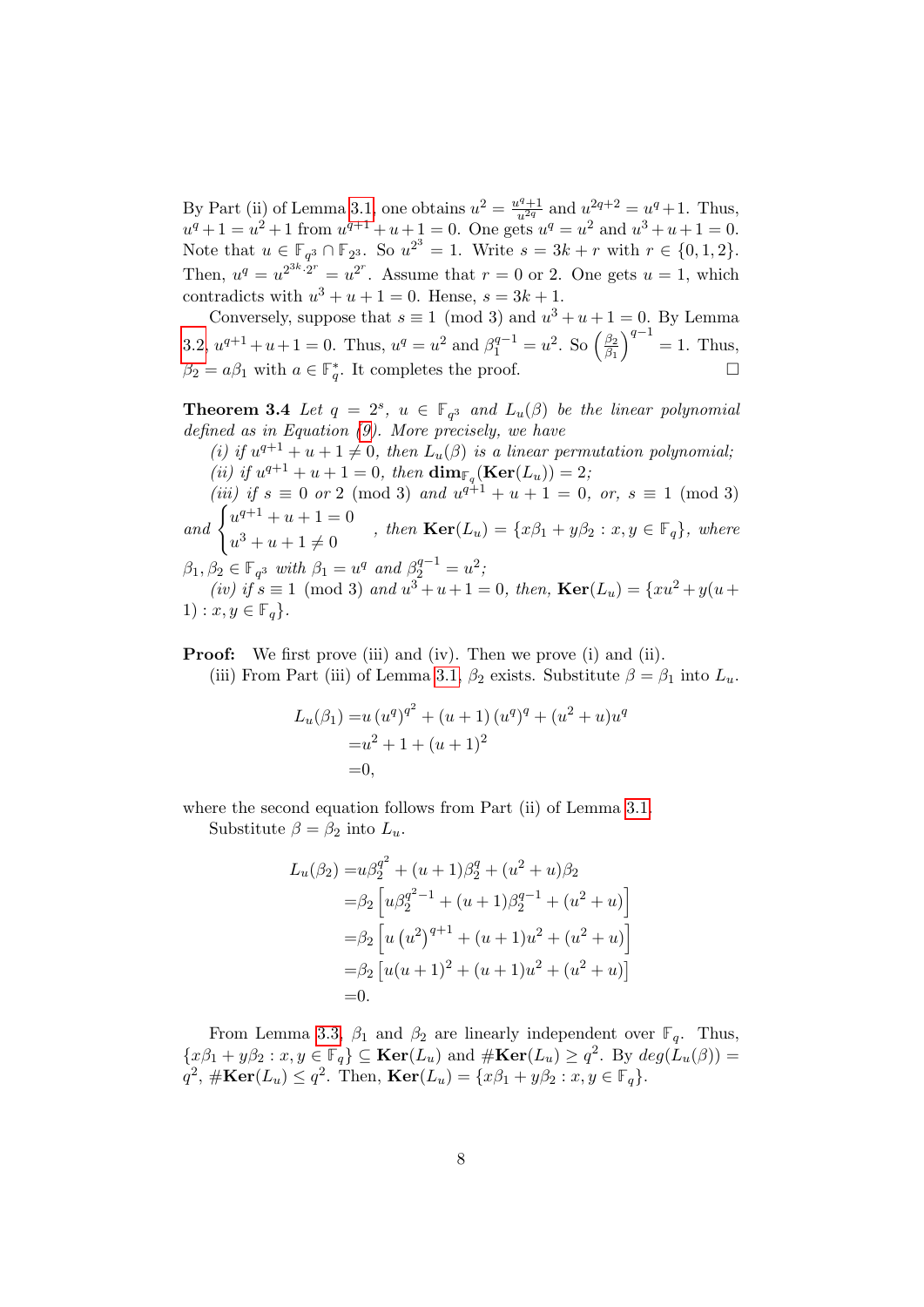(iv) By Part (ii) of Lemma [3.2,](#page-6-0)  $u^{q+1} + u + 1 = 0$ . Thus,  $u^q = u^2$ . Substitute  $\beta = u^2$  into  $L_u$ .

$$
L_u(u^2) = u (u^2)^{q^2} + (u+1) (u^2)^q + (u^2+u)u^2
$$
  
=  $u^2 + (u+1)u^4 + u^4 + u^3$   
=  $u^2 (u^3 + u + 1)$   
= 0.

Substitute  $\beta = u + 1$  into  $L_u$ .

$$
L_u(u + 1) = u (u + 1)^{q^2} + (u + 1) (u + 1)^q + (u^2 + u)(u + 1)
$$
  
=  $u (u + 1)^4 + (u + 1) (u + 1)^2 + (u^2 + u)(u + 1)$   
=  $(u + 1)^2 (u^3 + u + u + 1 + u)$   
= 0.

From Part (ii) of Lemma [3.2,](#page-6-0)  $u^2$  and  $u + 1$  are linearly independent over  $\mathbb{F}_q$ . Thus,  $\{xu^2 + y(u+1) : x, y \in \mathbb{F}_q\} \subseteq \textbf{Ker}(L_u)$  and  $\#\textbf{Ker}(L_u) \geq q^2$ . By  $deg(L_u(\beta)) = q^2$ ,  $\#\text{Ker}(L_u) \leq q^2$ . Then,  $\text{Ker}(L_u) = \{xu^2 + y(u+1) :$  $x, y \in \mathbb{F}_q$ .

(i) Let  $u^{q+1}+u+1 \neq 0$ . Assume that  $L_u$  is not a permutation polynomial. Then, there exists  $\beta \in \mathbb{F}_{q^3}^*$  such that  $L_u(\beta) = 0$ , that is

$$
u^{2} + (\beta^{q^{2}-1} + \beta^{q-1} + 1)u + \beta^{q-1} = 0.
$$

By Theorem [2.1,](#page-2-5)  $u^{q+1} + u + 1 = 0$ , which contradicts with  $u^{q+1} + u + 1 \neq 0$ . Hence,  $L_u$  is a permutation polynomial. (ii) It follows from (i), (iii) and (iv).

 $\Box$ 

**Corollary 3.5** Let  $u \in \mathbb{F}_{q^3}$  and  $L_u(\beta)$  be the linear polynomial defined as in Equation [\(9\)](#page-5-1). Then,  $L_u(\beta)$  is a linear permutation polynomial, if and only if,  $u^{q+1} + u + 1 \neq 0$ .

**Proof:** It follows from Theorem [3.4.](#page-7-0) □

<span id="page-8-0"></span>Corollary 3.6 Let  $q = 2^s$ ,  $\beta \in \mathbb{F}_{q^3}^*$ . Then,  $u^2 + (\beta^{q^2-1} + \beta^{q-1} + 1)u + \beta^{q-1} =$ 0 holds for  $u \in \mathbb{F}_{q^3}$  with  $u^{q+1} + u + 1 = 0$ , if and only if,  $\beta = x\beta_1 + y\beta_2$ , where  $x, y \in \mathbb{F}_q$ , and,  $\beta_1 = u^q$ ,  $\beta_2^{q-1} = u^2$  if  $u^3 + u + 1 \neq 0$ , or,  $\beta_1 = u^2$ ,  $\beta_2 = u + 1$  if  $u^3 + u + 1 = 0$ .

**Proof:** It follows from Theorem [3.4.](#page-7-0) □

**Corollary 3.7** Let  $q = 2^s$ . Then, for any  $u \in \mathbb{F}_{q^3}$  with  $u^{q+1} + u + 1 = 0$ , there exactly exist  $(q^2 - 1)$   $\beta$ 's with  $\beta \in \mathbb{F}_{q^3}^*$  such that  $u^2 + (\beta^{q^2-1} + \beta^{q-1} + \beta^q)$  $1)u + \beta^{q-1} = 0$  holds.